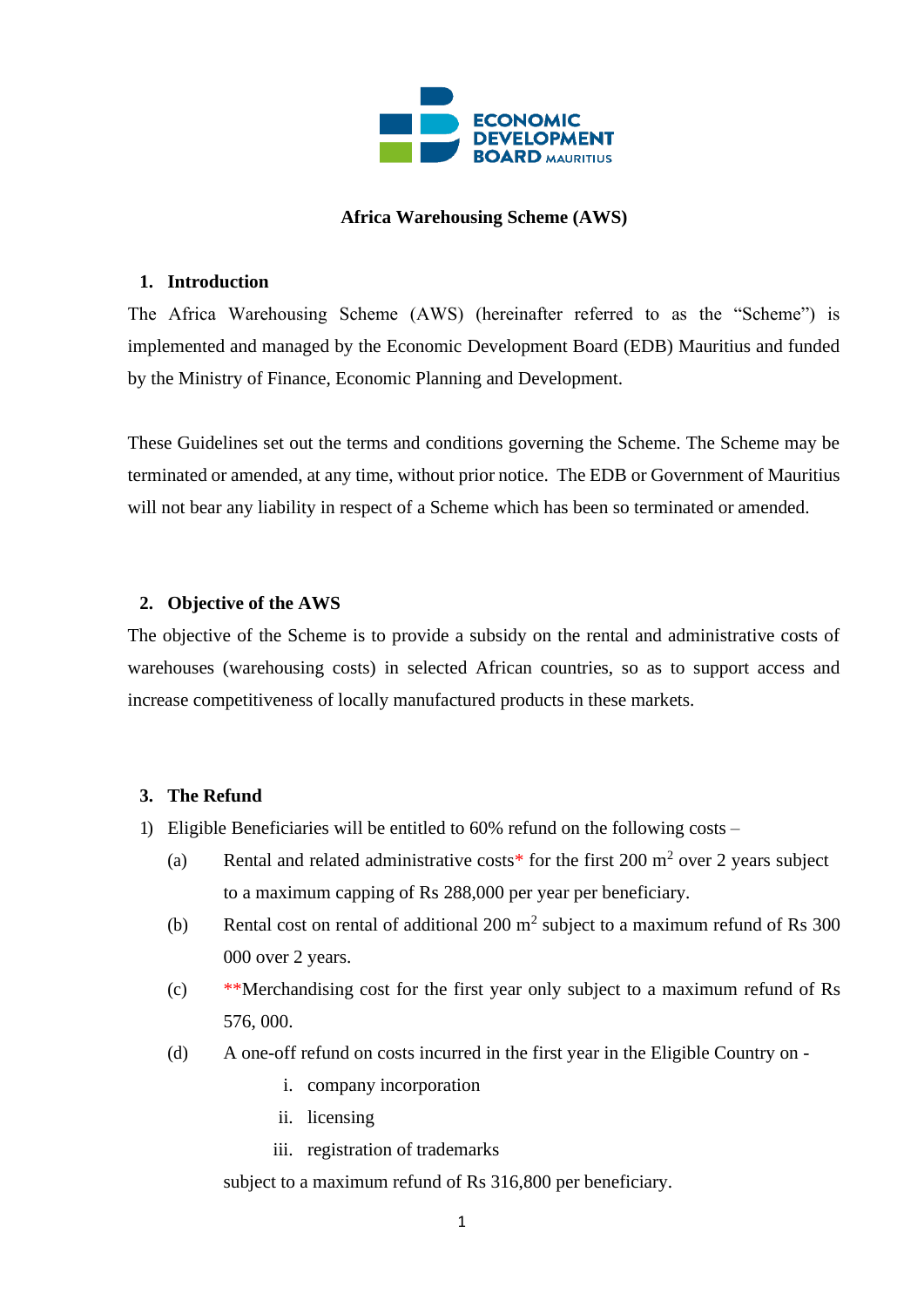- 2) \*Related Administrative Costs means expenses incurred in the daily management of stocks in the warehouse and includes receiving costs and fulfillment charges.
- 3) \*\*Merchandising Cost
	- a. includes costs pertaining to the promotion of products (marketing, advertising, etc) incurred in the country of export; **but**
	- b. excludes
		- i. costs incurred for consultancies or studies; and
		- ii. any cost incurred in Mauritius itself.

| <b>Cost Component</b>                      | Year 1                                          |             | Year 2         |                    |
|--------------------------------------------|-------------------------------------------------|-------------|----------------|--------------------|
|                                            | <b>Cost</b>                                     | 60% refund  | <b>Cost</b>    | $60\%$ refund      |
|                                            | ceiling $(Rs)$                                  | (Rs.)       | ceiling $(Rs)$ | (Rs.)              |
| <b>Rental and Administrative Costs</b>     | 480,000                                         | 288,000     | 480,000        | 288,000            |
| for first $200 \text{ m}^2$ over two years |                                                 |             |                |                    |
| Merchandising cost for the first           | 960,000                                         | 576,000     | 0              | $\overline{0}$     |
| year only                                  |                                                 |             |                |                    |
| Cost of setting up company                 |                                                 |             |                |                    |
| operations in country of                   | 528,000                                         | 316,800     | $\overline{0}$ | $\overline{0}$     |
| destination (one-off cost in the           |                                                 |             |                |                    |
| first year only)                           |                                                 |             |                |                    |
| Total cost (Rs.)                           | 1,968,000                                       |             | 480,000        |                    |
| 60% subsidy per year, with                 |                                                 | 1.2 Million |                | <b>Rs. 300,000</b> |
| capping                                    |                                                 |             |                |                    |
| 60% subsidy on rental of                   | Up to Rs. 300,000, pro-rata of additional space |             |                |                    |
| additional $200 \text{ m}^2$ over 2 years  |                                                 |             |                |                    |

# **4. Eligibility of costs and proof of expenditure incurred**

Eligible costs are costs actually incurred and paid by the applicant in the country of destination, during the implementation period **(12th Oct 2020 to 11th Oct 2022)** of the Scheme, for warehousing activities within that same implementation period, based on start date of warehousing and/or arrival of qualifying goods in destination country, as indicated in the MRA Customs Declaration Form and the Arrival Notice.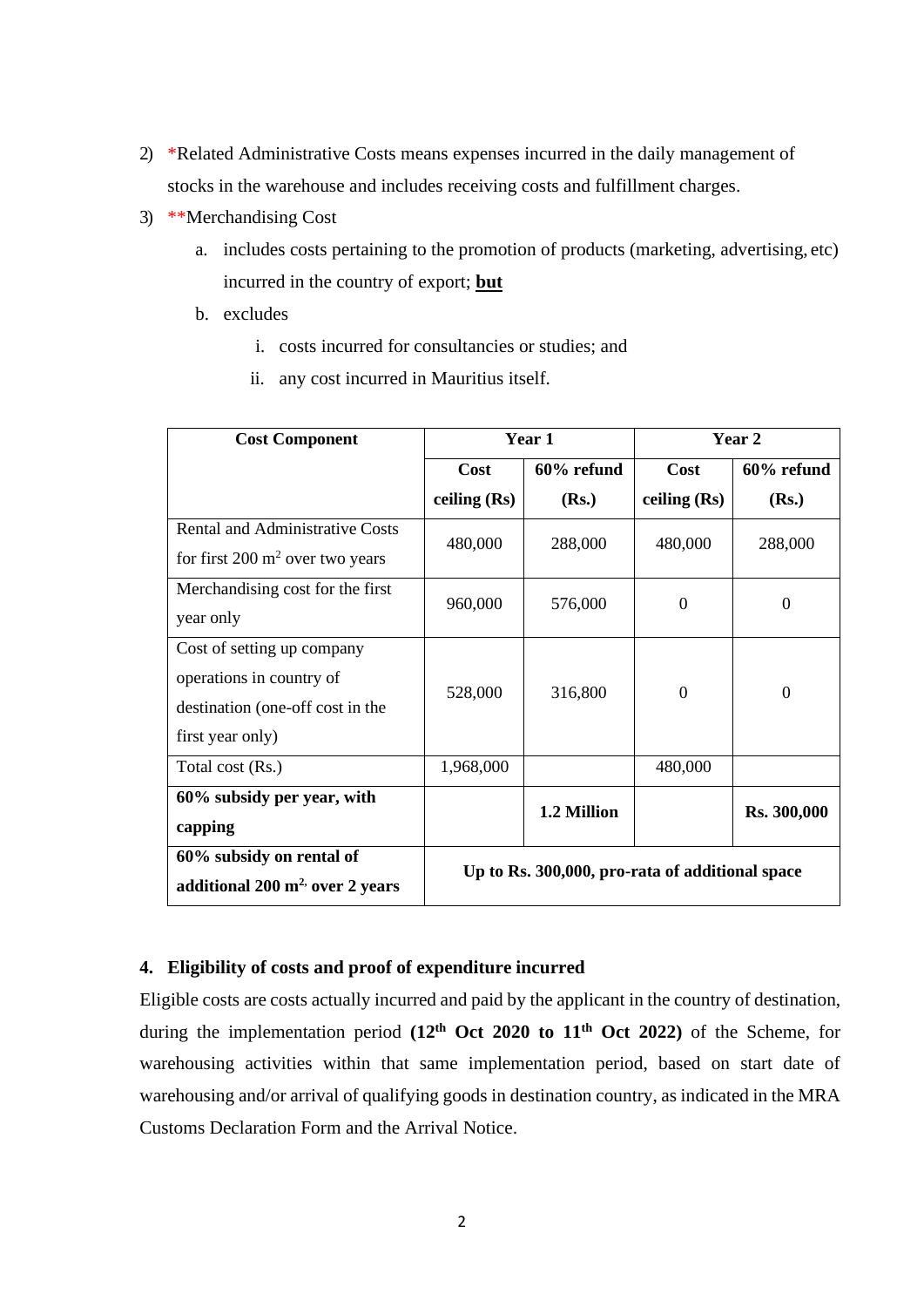### **5. Eligible Beneficiaries**

The EDB will assess the eligibility of the applicants and their qualifying products.

Eligible Beneficiaries are Mauritian manufacturing entities operating warehouses in Eligible Countries for Qualifying Products.

For the avoidance of doubt, a refund under this Scheme, does not attest that the Beneficiary is in compliance with all applicable laws. It shall remain the responsibility of the Beneficiary to hold all applicable licences, authorisations, permits as may be required and to ensure compliance with all applicable laws including, without limitation, compliance with laws relating to Environment, Food Safety and Labour.

The Government of Mauritius and the Economic Development Board Mauritius shall bear no liability for any incident, accident, or injury.

## **6. Eligible Countries**

The Eligible Countries are set out in Annex 1.

### **7. Qualifying Products**

Qualifying Products are those that are manufactured locally and comply with the SADC or COMESA rules of origin, whichever is applicable, or any other alternative rules of origin, acceptable to the EDB.

#### **8. The Application Process**

(a) An Applicant may apply for refund under this Scheme only after being enrolled with the EDB.

(b) Claims for refund submitted by operators that have not enrolled with the EDB under this Scheme will not be entertained.

#### **9. The Enrolment Process**

1. An Applicant wishing to benefit from the Scheme must enroll itself with the EDB. This is a one-off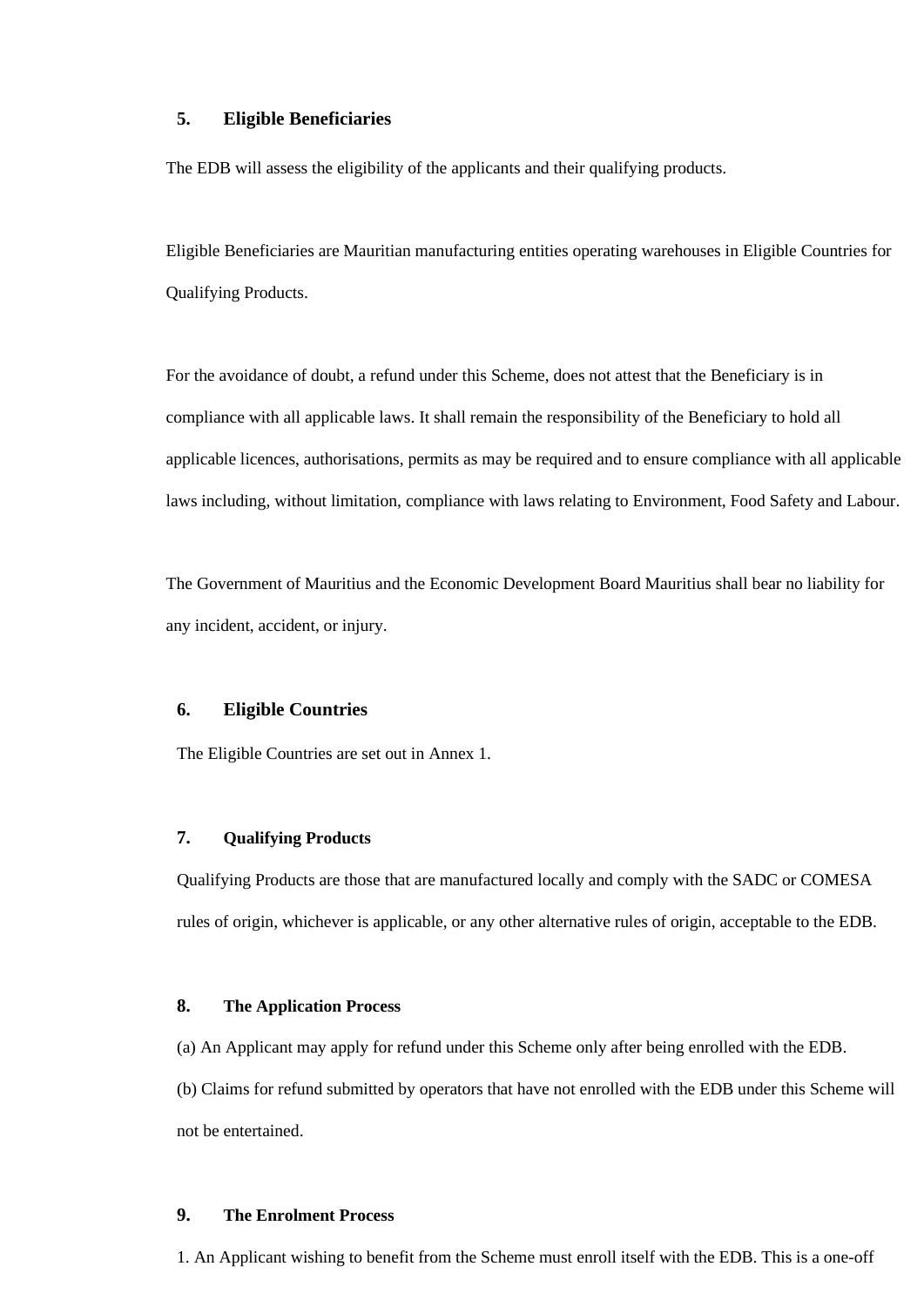procedure. Click here to download the Enrolment Form.

2. The Applicant must submit the Enrolment Form to the EDB and a copy of the: (i) Certificate of Incorporation, (ii) Business Registration Card; and (iii) VAT Certificate of Registration

3. The EDB will process the application and inform the Applicant whether his application to be enrolled with the EDB has been approved or not.

4. The EDB reserves the right to request for such additional documentation as it may deem fit.

5. Enrolment with the EDB does not in any way guarantee that the Applicant is eligible for refund.

### **10. The Claims Process**

1. The Applicant must submit the prescribed CLAIM FORM (Click here to download Claim Form) together with a copy of the following supporting documents:

#### *Exports of Made-in-Mauritius Products*

- 1. Air Waybill (AWB) or House Air Waybill (HAWB) or Bill of Lading
- 2. Commercial Invoice
- 3. MRA Customs Declaration Form
- 4. Certificate of Origin

#### *Africa warehousing rentals*

- 5. Lease Agreement/Contract of warehousing premises
- 6. Warehouse insurance policy

7. Certified copy of Invoice from Lessor (with costs breakdown of rental components e.g rental costs,

administrative costs, etc)

- 8. Receipt of payment from Lessor
- 9. Merchandising Agreement/Contract
- 10. Certified copy of Invoice from Merchandiser
- 11. Receipt of payment for merchandising costs
- 12. Certified copy of Certificate of Incorporation, Licences and Trademarks in the eligible country